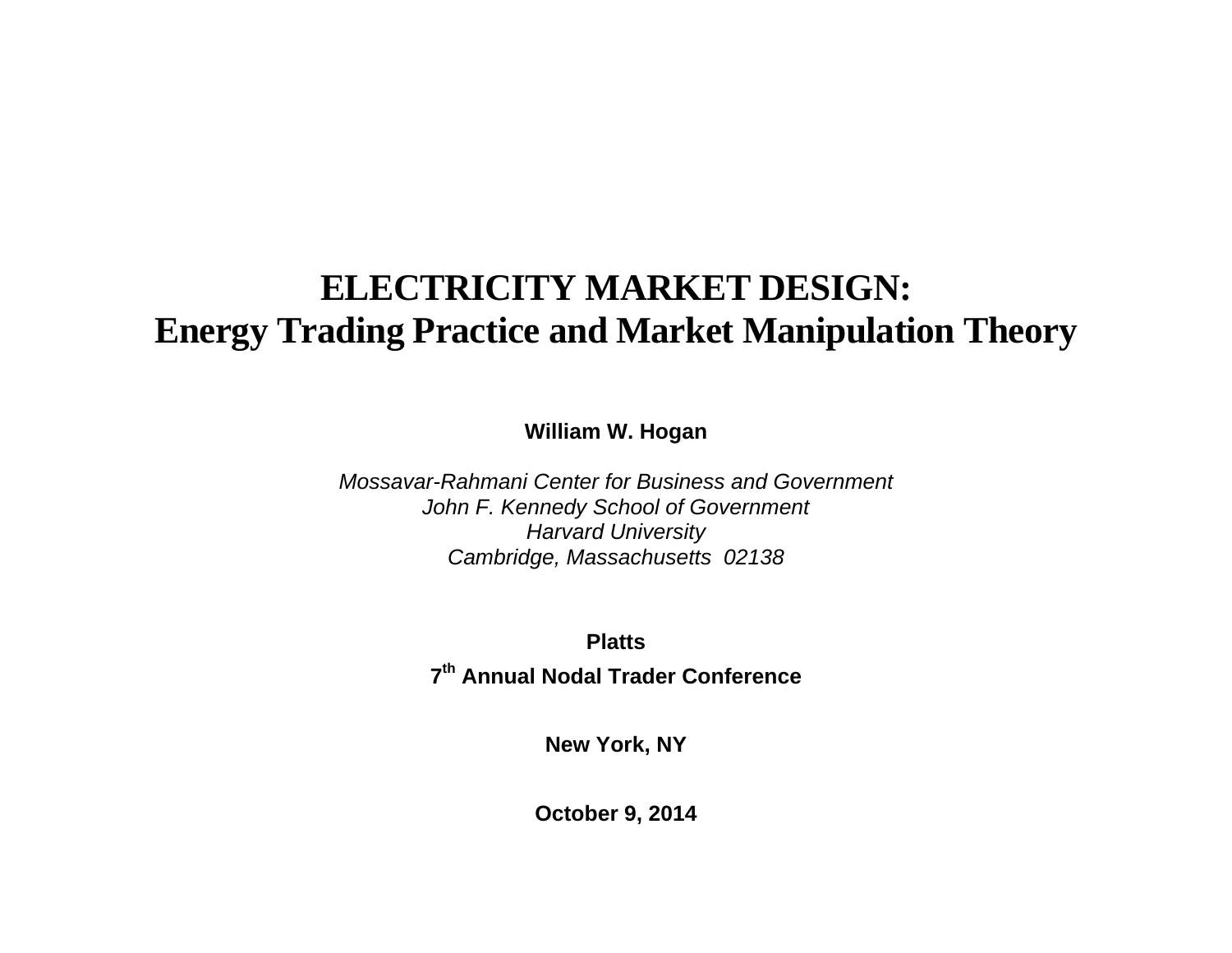**ELECTRICITY MARKET Market Design and Market Manipulation** 

**Market manipulation enforcement actions raise important issues that affect electricity market design and energy trading.** 

- **Energy Trading.** Good market design supports and is supported by energy trading.
- **Financial Contracts.** Financial contracts create related positions that are an essential element of electricity market design.
- $\bullet$  **Manipulation Theory.** A good theory is necessary to separate market manipulation from efficient market transactions.
- **Market Flaws.** Market design flaws present challenges for market participants and enforcement oversight.
- **Good Practice.** A balance is required to define good practice by market participants. A reasonable notification policy could go a long way towards improving a toxic environment.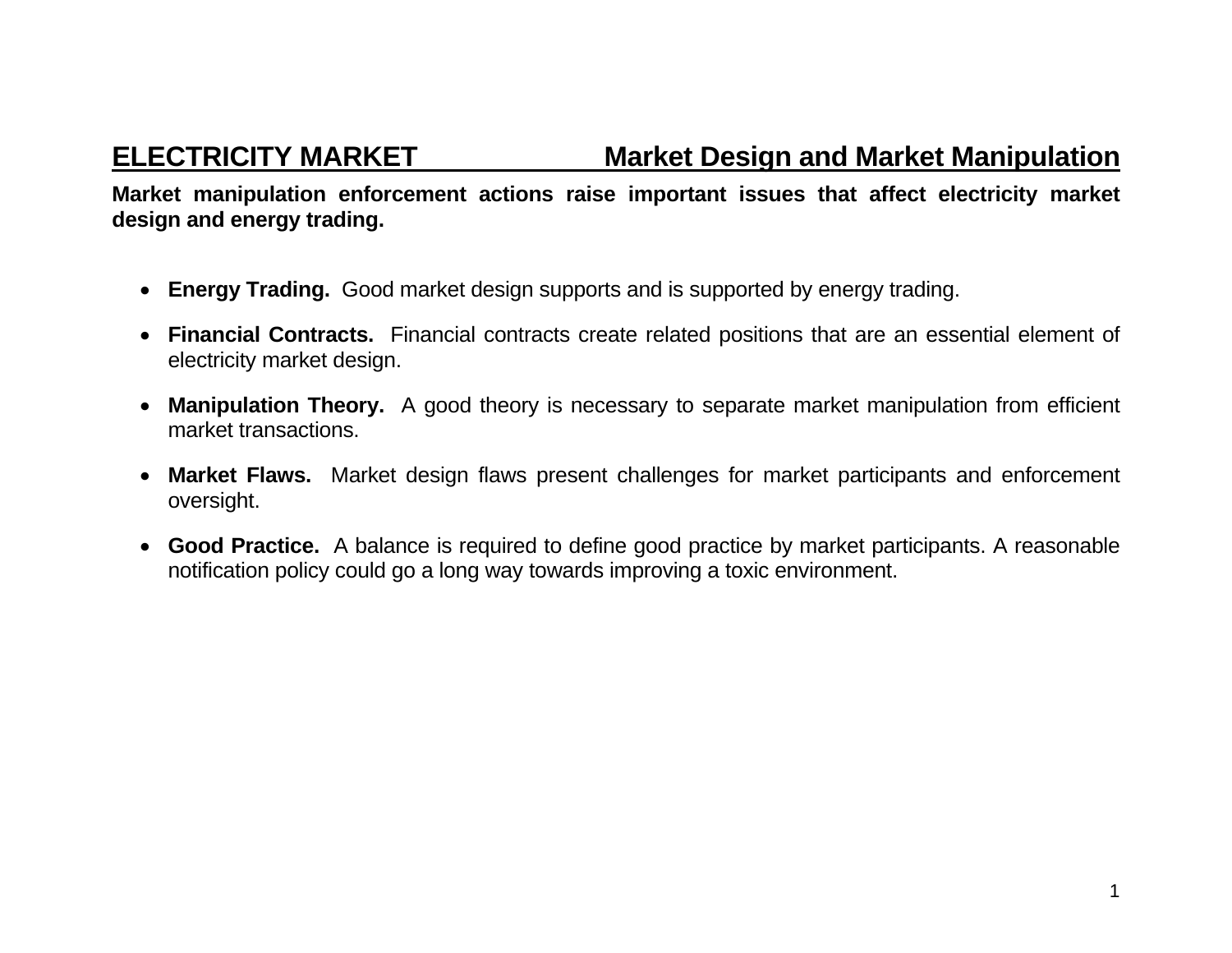## **ELECTRICITY MARKET MARKET Market Manipulation**

**The environment for market enforcement oversight has created a conversation, debate and dispute.** 

**The important dispute is not about the facts.** 

**The important dispute is about the theory.**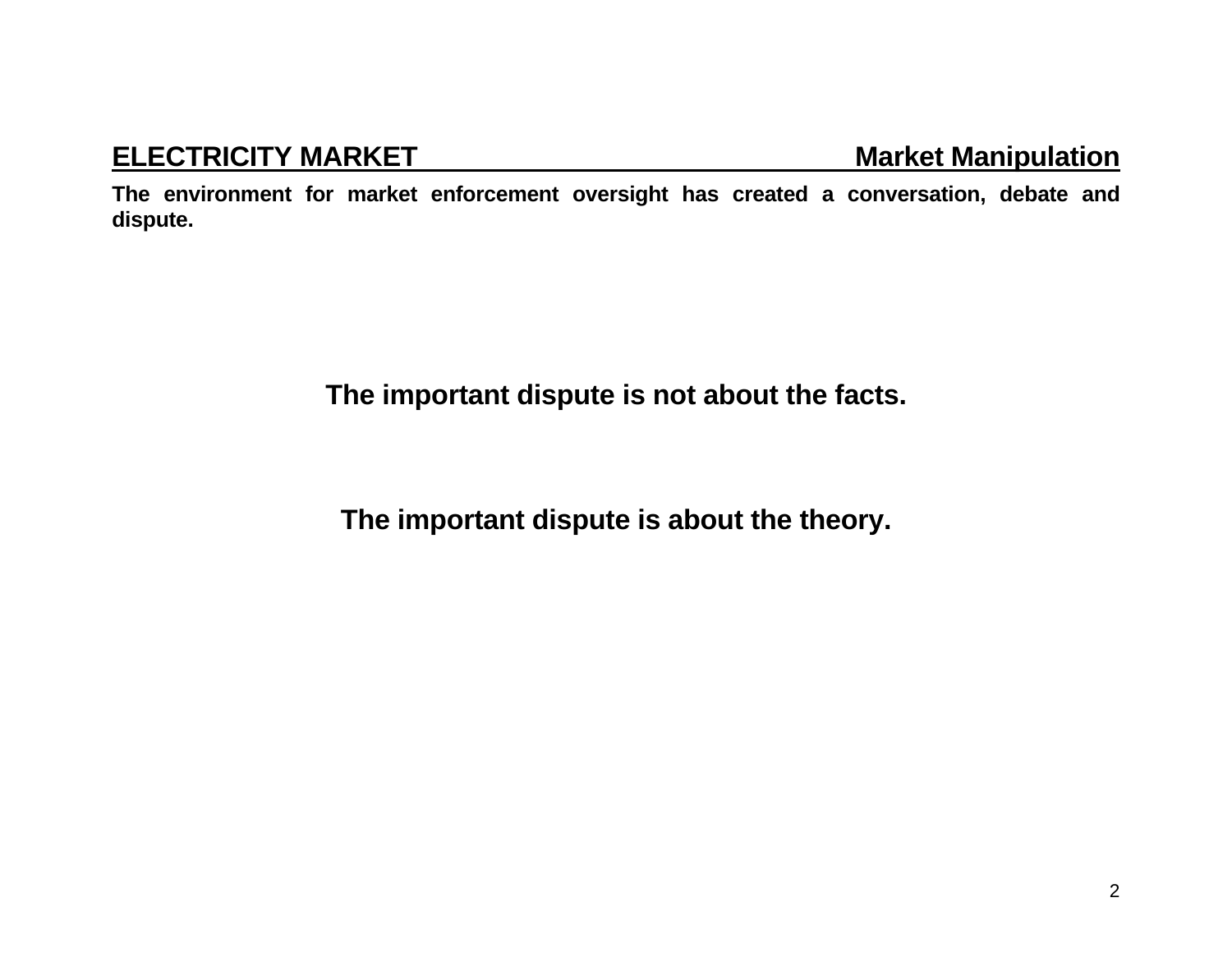**Defining and managing transmission usage was a principal challenge in electricity markets.**

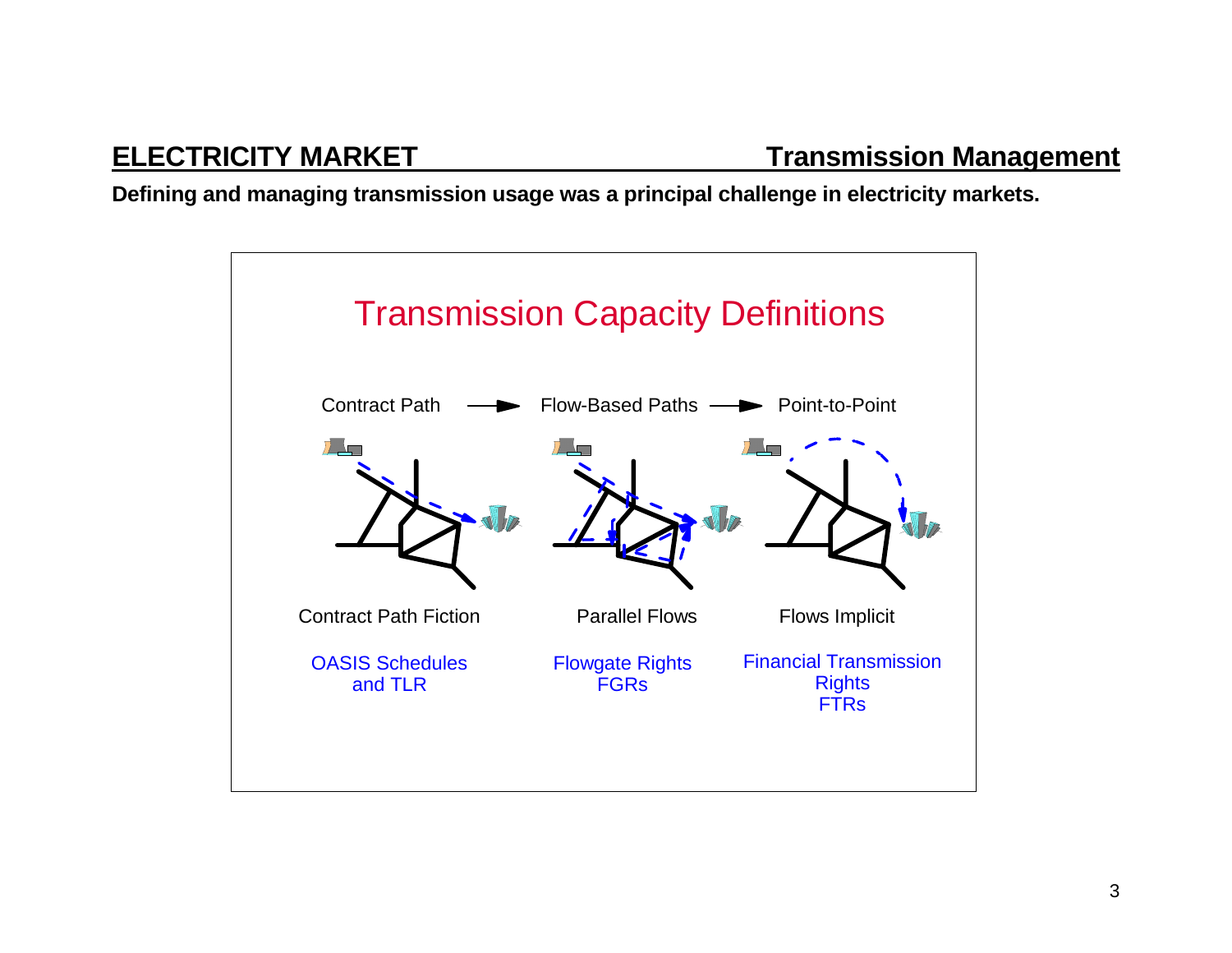# **NETWORK INTERACTIONS Locational Spot Prices**

**RTOs operate spot markets with locational prices. For example, PJM updates prices and dispatch every five minutes for over 10,000 locations. Locational spot prices for electricity exhibit substantial dynamic variability and persistent long-term average differences.** 



Missouri MPS -\$71.25, Dominion Hub \$281.53. May 22, 2013, 12:40pm.

From MISO-PJM Joint and Common Market, http://www.jointandcommon.com/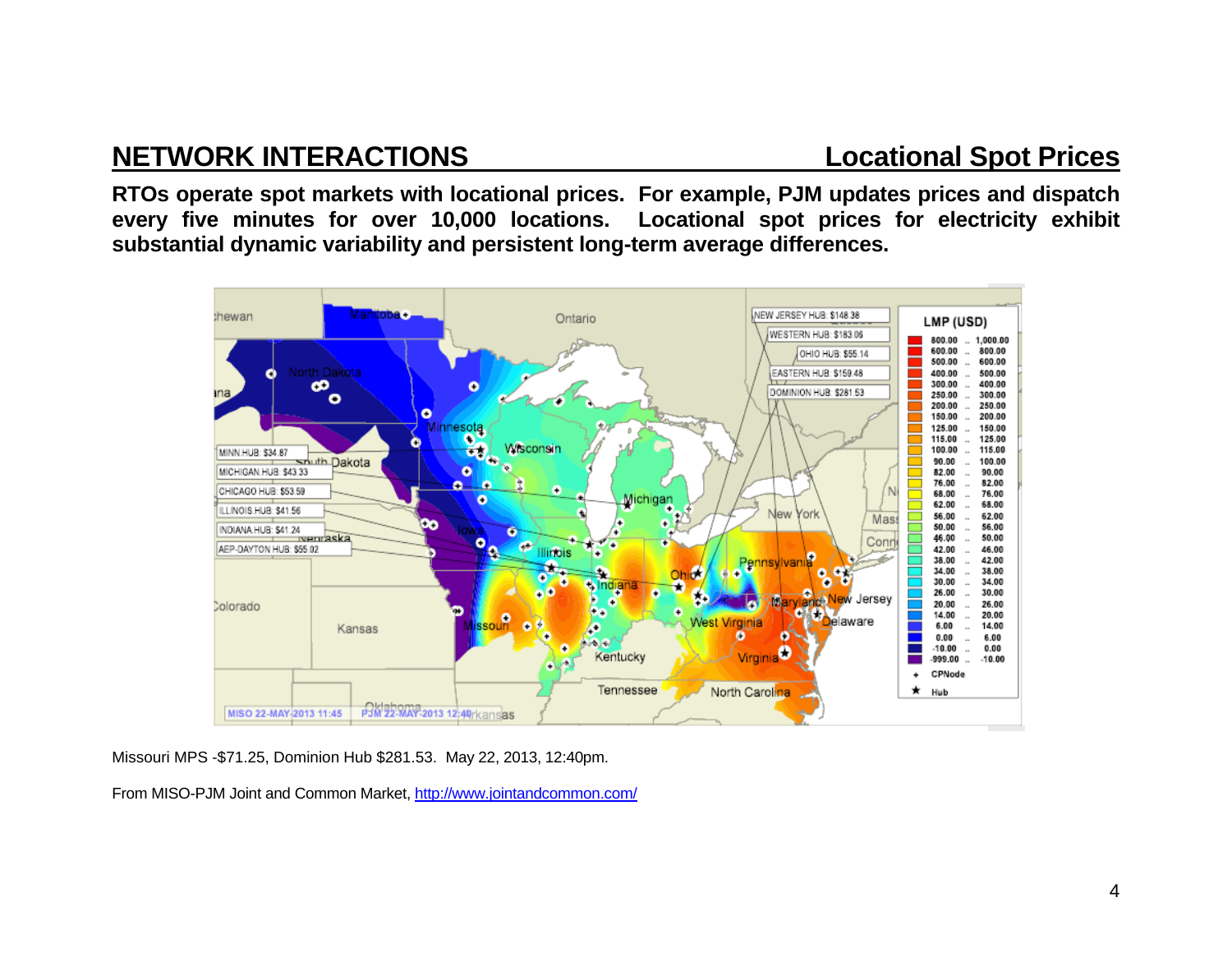### **ELECTRICITY MARKET A Consistent Framework**

**The example of successful central coordination, CRT, Regional Transmission Organization (RTO) Millennium Order (Order 2000) Standard Market Design (SMD) Notice of Proposed Rulemaking (NOPR), "Successful Market Design" provides a workable market framework that is working in places like New York, PJM in the Mid-Atlantic Region, New England, the Midwest, California, SPP, and Texas. This efficient market design is under (constant) attack.** 

"Locational marginal pricing (LMP) is the electricity spot pricing model that serves as the benchmark for market design – the textbook ideal that should be the target for policy makers. A trading arrangement based on LMP takes all relevant generation and transmission costs appropriately into account and hence supports optimal investments."(International Energy Agency, Tackling Investment Challenges in Power Generation in IEA Countries: Energy Market Experience, Paris, 2007, p. 16.)



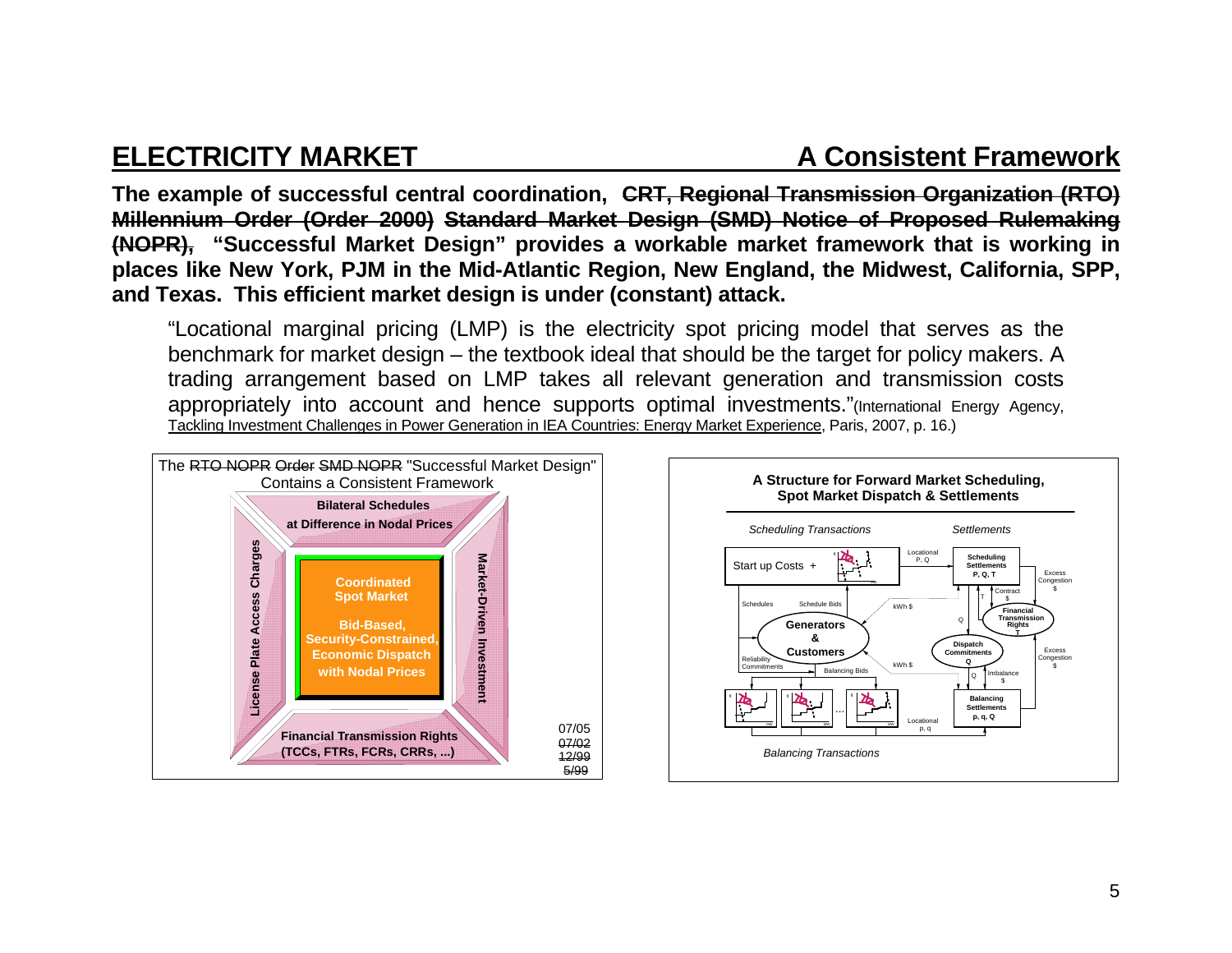### **Energy trading and nodal markets play a central role in efficient market design.**

- **Efficient Hedging.** Volatile electricity prices over time and space are an inherent part of efficient electricity markets. Price uncertainty creates a need for hedging instruments that support physical delivery.
- Price Arbitrage. Day-ahead and real-time markets should converge with forward prices approximating expected real-time prices. Energy trading facilitates price discovery and price arbitrage.
- **Market Liquidity.** Good electricity market design incorporates virtual trading in day-ahead markets. This greatly expands the group of potential market participants to provide liquidity and promote competition.
- **Market Transparency.** Energy trading within the framework of economic dispatch and locational prices exposes flaws in market design and operations. Improvement of market design can then provide a better environment for energy trading.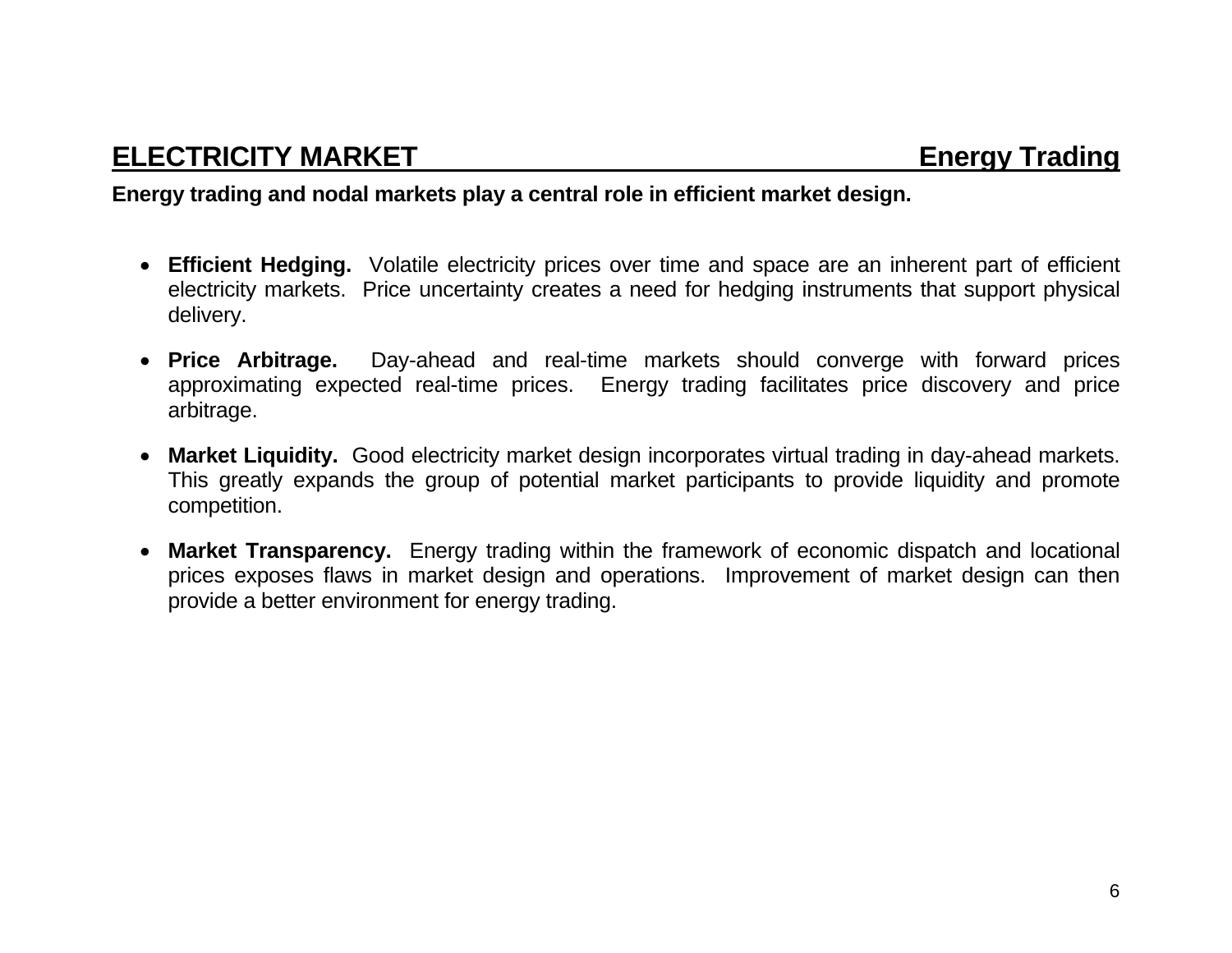### **ELECTRICITY MARKET Related Positions**

**Market design in RTOs/ISOs reflects an explicit reliance on "related positions" as financial contracts. <sup>1</sup> Successful wholesale electricity market design depends on strong interactions between physical energy trading, virtual trading and financial contracts.** 

- **In a one settlement system, long-term FTRs settle against and hedge real-time prices.**
- **In markets with two settlements, a related transaction is required.** 
	- <sup>o</sup> FTRs settle against day-ahead prices.
	- <sup>o</sup> Day-ahead schedules create new transmission rights.
	- <sup>o</sup> Virtual contracts day-ahead settle against real-time prices.
	- <sup>o</sup> An FTR plus an equivalent day-ahead virtual contract allows the long-term FTR to settle against real-time prices.
- **In a day-ahead market, the prices of the related transactions are interdependent.** 
	- o The bid for the schedule or virtual contract increases the value of the FTR.



<sup>o</sup> The schedule or virtual contract is necessary to transfer the FTR hedge to real-time prices.

<sup>1</sup> S. M. Harvey, W. W. Hogan, S. L. Pope, "Transmission Capacity Reservations and Transmission Congestion Contracts," June 6, 1996, (Revised March 8, 1997), pp. 51-53, available http://www.hks.harvard.edu/fs/whogan/tccoptr3.pdf.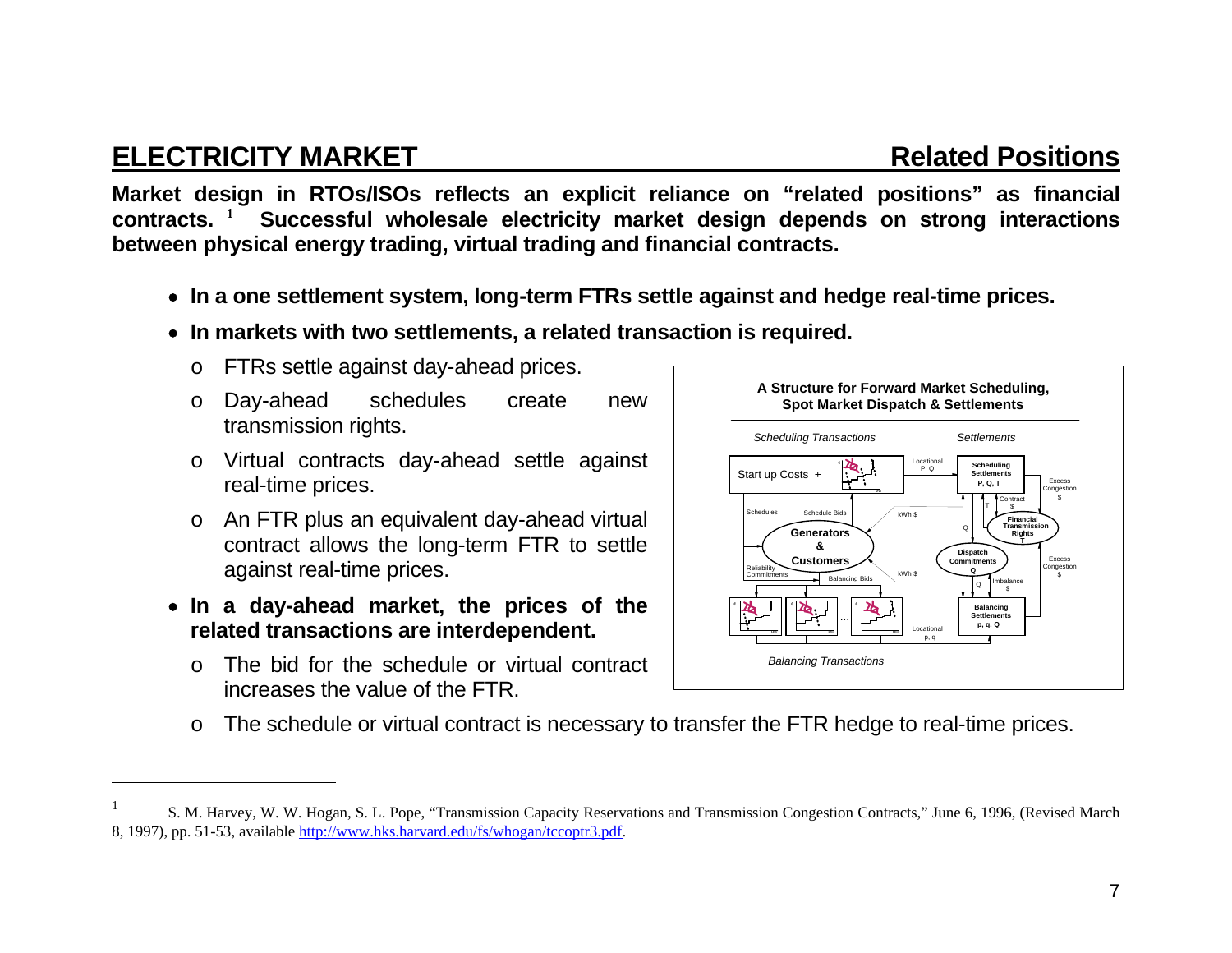### **ELECTRICITY MARKET MARKET** Market Interactions

**Interactions among physical energy trading, market-clearing prices, and financial contracts are intended and necessary for successful electricity market design.** 

### **A Good Theory**

**A FERC solution for distinguishing economic transactions from price manipulation is, has been, and should be an application of a stand-alone profitability test.** 

"…HQ Energy *did not* use a combination of market power and trading activity *to act against its economic interest* in one market in order to benefit its position in another market by *artificially* moving the *market price*. There is no evidence that HQ Energy acted against its economic interest in any market. Rather, the facts of this case show that HQ Energy made **price-taker** bids and used [Transmission Congestion Contracts] to hedge congestion risk in a manner explicitly contemplated by the Commission." [emphasis added]<sup>2</sup>

Nearly every physical transaction can have some impact on prices. This is basic supply and demand economics.

<sup>2</sup> *DC Energy, LLC v. H.Q. Energy Servs. (U.S.), Inc.*, 124 FERC ¶ 61,295 at 22 (2008) [footnote in original omitted]. Transmission Congestion Contract is another term for Financial Transmission Right.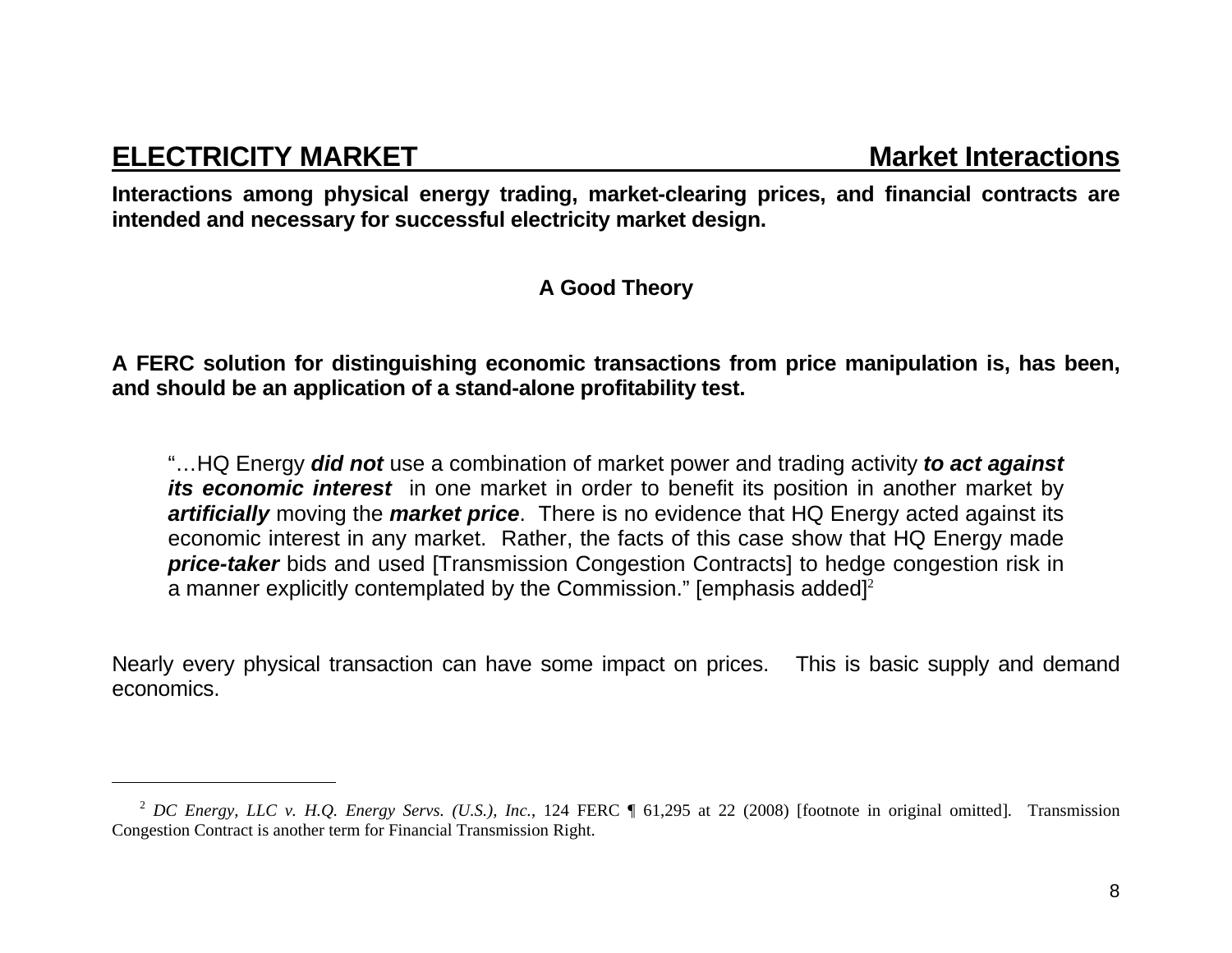### **ELECTRICITY MARKET MARKET** Market Interactions

**Interactions among physical energy trading, market-clearing prices, and financial contracts are intended and necessary for successful electricity market design.** 

### **A Bad Theory**

 "Enforcement concluded that Deutsche Bank's CRR traders acted with the requisite manipulative intent because, among other reasons, they engaged in the physical transactions with the intent to increase the value of Deutsche Bank's CRR position. Specifically, as stipulated by Deutsche Bank, the CRR traders sought for the exports at Silver Peak to change the price to benefit the bank's losing CRR position. Deutsche Bank's physical transactions were not profitable. *Even if these physical transactions had been profitable, however, profitability is not determinative on the question of manipulation and does not inoculate trading from any potential manipulation claim (although profitability may be relevant in assessing the conduct)***.** Rather, as we have recognized, the elements of manipulation are 'determined by all the circumstances of a case.' (footnote in original) Here, based on all the facts and circumstances, Enforcement determined that Deutsche Bank's conduct constituted manipulation." [emphasis added]<sup>3</sup>

The mere fact that a physical transaction can affect prices to some degree, and thereby influence the prices of related financial contracts, cannot be a *per se* definition of price manipulation. If holding a financial contract that benefits from the price impact of a physical transaction were to be deemed all that is required to establish price manipulation, then the entire foundation of successful electricity market design would be destroyed with one stroke.

<sup>3</sup> Federal Energy regulatory Commission, "Deutsche Bank Energy Trading, Order Approving Stipulation and Consent Agreement," LLC Docket No. IN12-4-000, January 22, 2013, ¶20, p. 5.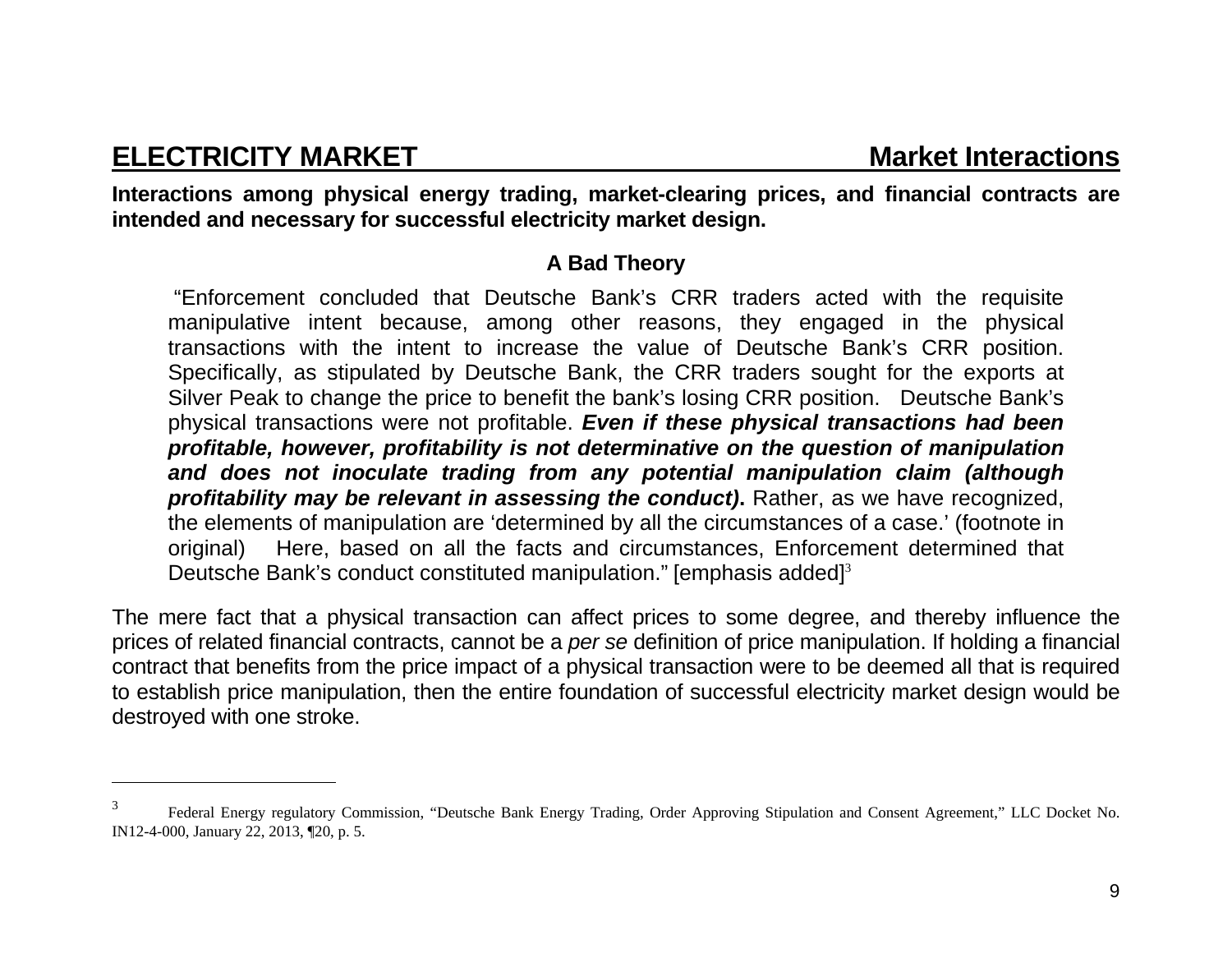**The basic Ledgerwood framework provides a logical sequence to guide consideration of possible market manipulation.** 

**Hypothetical analysis of an alleged manipulation** 



Source: S. Ledgerwood, "Market Manipulation post Hunter vs . FERC : A Framework for Unified Analysis," HEPG Presentation, June, 2013, http://www.hks.harvard.edu/hepg/Papers/2013/Ledgerwood.pdf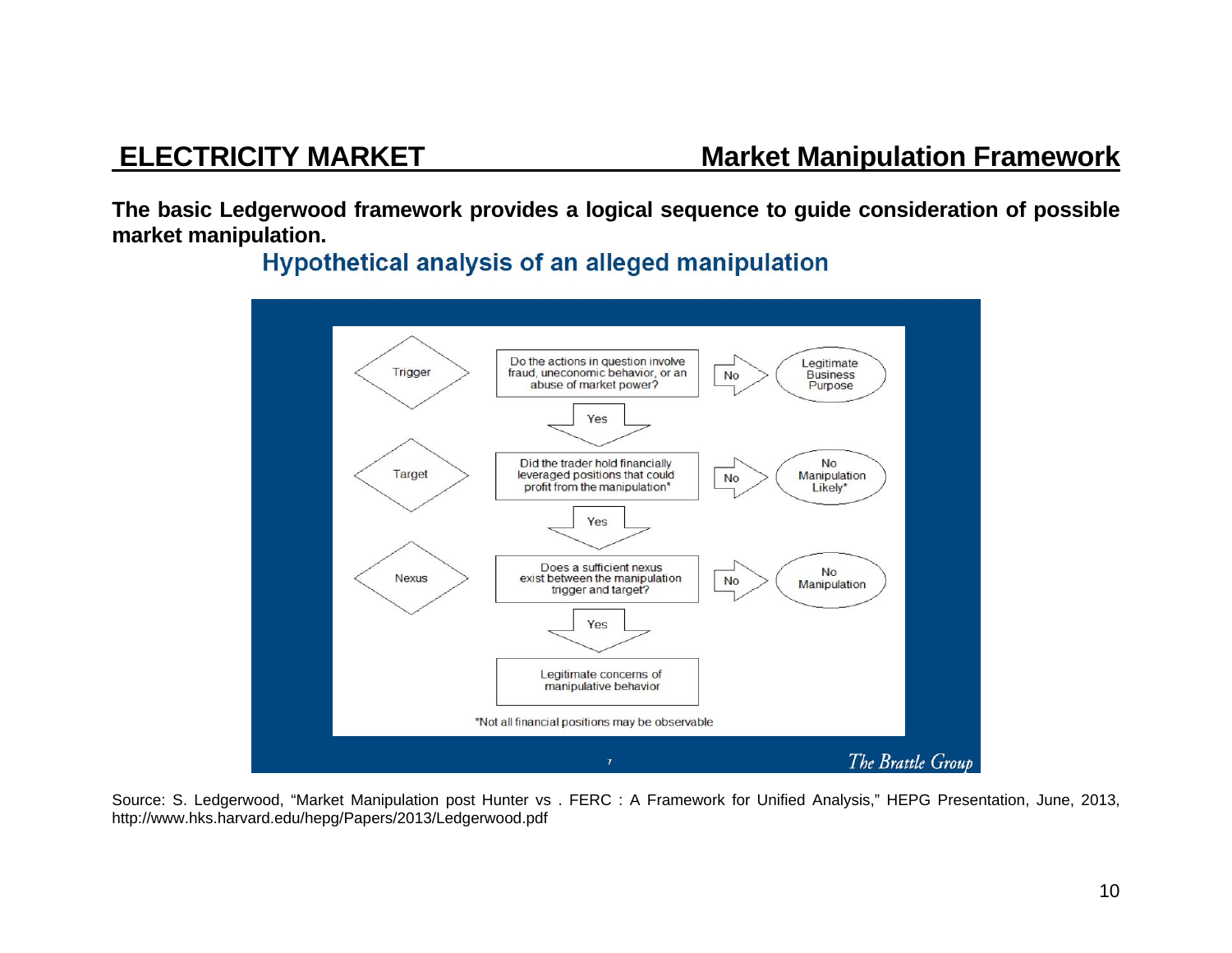**Important elements such as knowledge, intent, and the underlying market theory are implicit in Ledgerwood's framework. All the elements are necessary, and no subset is sufficient.** 

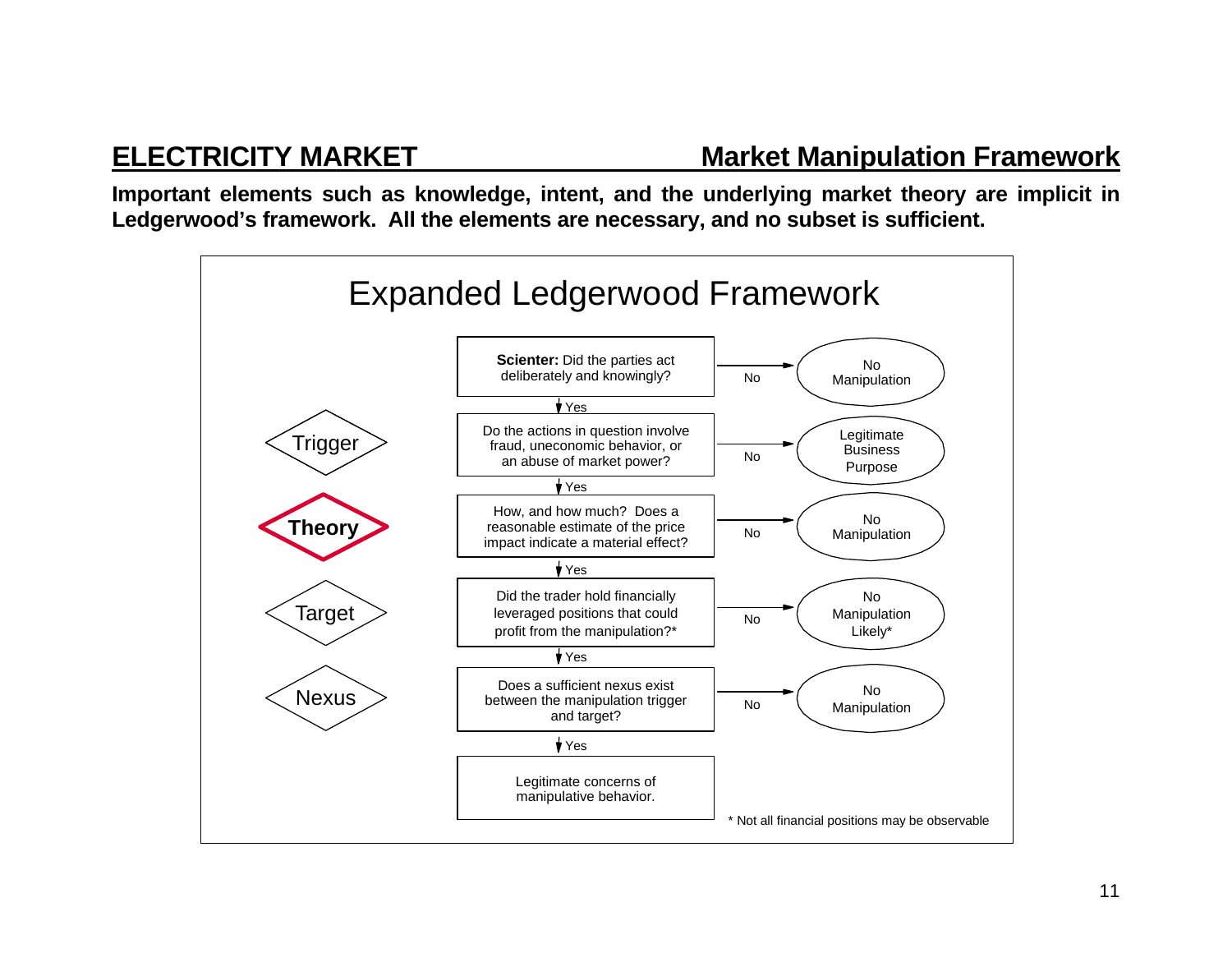### **ELECTRICITY MARKET FERC Manipulation Framework**

**FERC Enforcement actions are taking place behind a shroud of opaque settlements. Recent apparent changes in policy are both poorly understood and alarming. An interpretation of current practice has necessary elements ignored and remaining components both (i) recast independent of market theory and (ii) deemed to be sufficient to trigger an enforcement action.** 

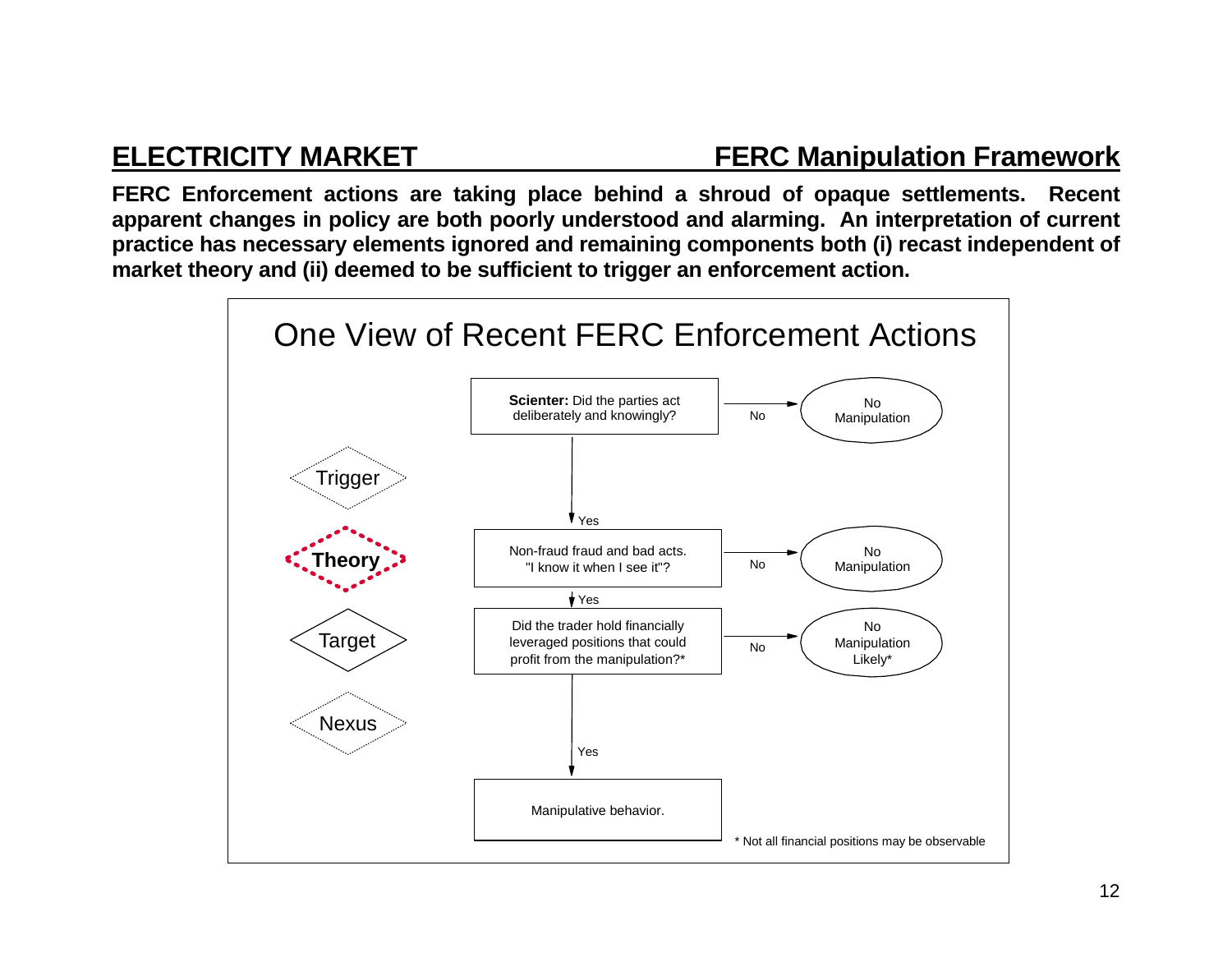# **ELECTRICITY MARKET MARKET MARKET MARKET MARKET MARKET MARKET MARKET MARKET MARKET MARKET MARKET MARKET MARKET**

**Electricity markets are unlike other commodity markets. Real-time physical and forward financial markets interact. But the lack of storability, the market-clearing process and easy entry imply that market power cannot be sustained may not be sustainable in forward markets without manipulating real-time markets.** 

"Because of non-storability, manipulators of power markets must be producers of power, so speculative corners are not possible. Moreover, a manipulator must have market power in generation."<sup>4</sup>

| <b>Market Activities and Price Impacts</b>              |                                                                                                                                   |                                                                                                                                                                                            |
|---------------------------------------------------------|-----------------------------------------------------------------------------------------------------------------------------------|--------------------------------------------------------------------------------------------------------------------------------------------------------------------------------------------|
|                                                         | <b>Real-Time Prices</b>                                                                                                           | <b>Forward Prices</b>                                                                                                                                                                      |
| <b>Real-Time Physical Issue:</b><br><b>Transactions</b> | <b>Energy Withholding.</b><br>Mitigation with Offer Caps,<br>Policy:<br><b>Must-Run Requirements.</b>                             | Monopoly and Monopsony, Forward contracts leverage incentives, but<br>real-time mitigation and easy entry in<br>markets<br>workably<br>forward<br>leave<br>competitive conditions.         |
|                                                         | <b>Workably competitive.</b>                                                                                                      | Day-ahead price should<br>approximate<br>expected real-time price, with transaction<br>costs and small possible risk premium.                                                              |
| <b>Forward</b><br><b>Transactions</b>                   | <b>Financial</b> Issue: Unit Commitment?<br><b>Policy: Reliability Unit Commitment.</b><br><b>Negligible competitive effects?</b> | <b>Forward transactions do not create physical</b><br>real-time energy withholding; real-time<br>actions cannot sustain manipulation of<br>forward prices.<br><b>Workably competitive.</b> |

<sup>&</sup>lt;sup>4</sup> Craig Pirrong, "Manipulation of Power Markets," Washington University, March 24, 2000, p. 1.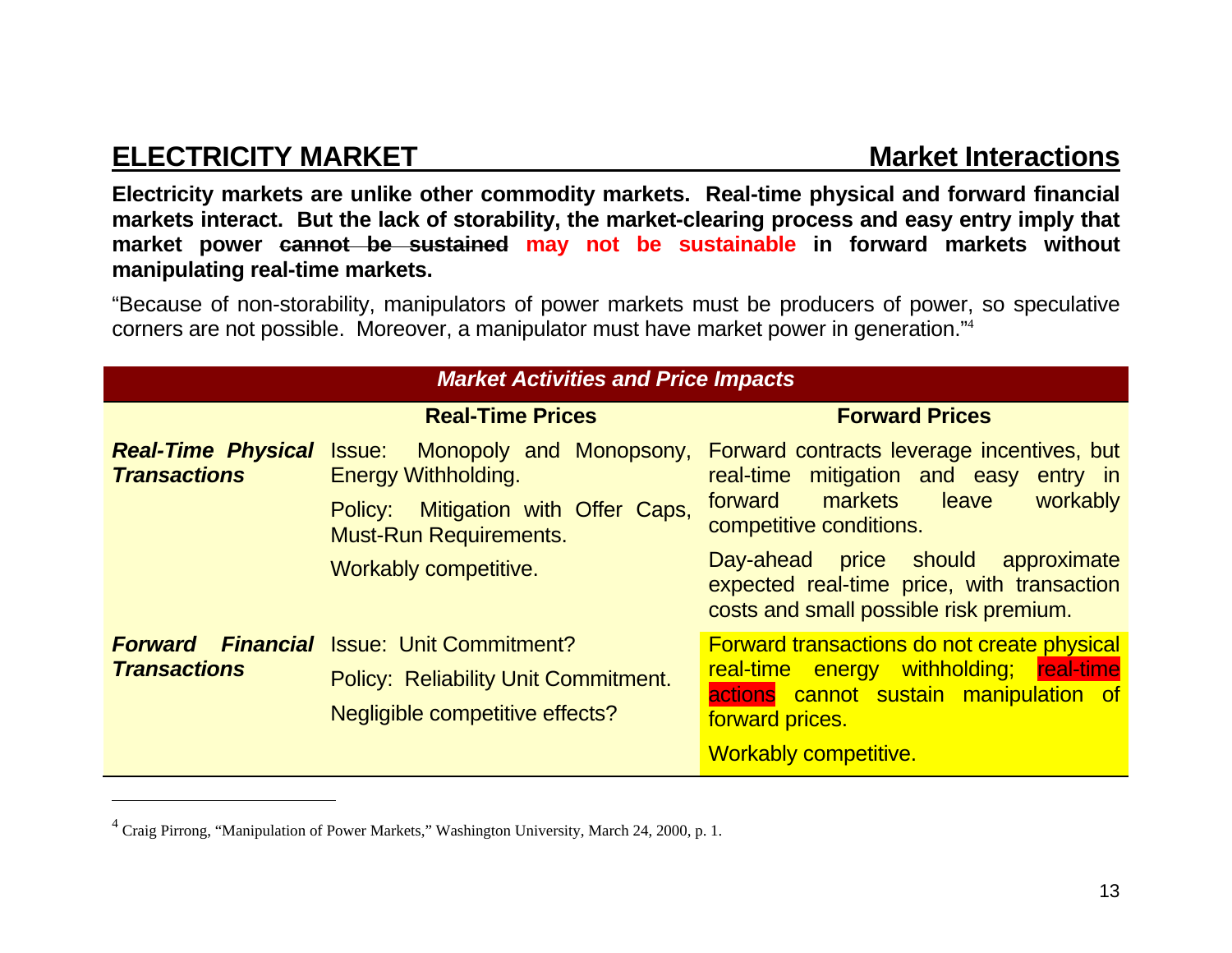# **ELECTRICITY MARKET MARKET MARKET RESOLUTION CONSUMER A SET AND MARKET MARKET MARKET MARKET MARKET MARKET**

**A good theory of forward market manipulation would meet reasonable standards of analysis. A plausible theory for electricity market manipulation would provide empirical implications that could be tested to determine if the actions were consistent with market manipulation.** 

- **Defining a coherent theory is not easy.** The tests would meet certain requirements.
	- <sup>o</sup> Include all the necessary elements of the expanded Ledgerwood framework.
	- <sup>o</sup> Define an equilibrium model that accounted for entry of virtual traders.
	- <sup>o</sup> Explain the degree of observed convergence of day-ahead and real-time markets.
- **Defining a coherent theory is not impossible.**<sup>5</sup> Key elements include market results and activities that would be detectable.
	- o **Convergence.** The manipulation model implies a reduced variation in the difference between day-ahead and real-time prices compared to a naïve model of uncertainty.
	- o **Randomization.** The manipulation requires randomization of trading strategies. This includes randomization of the related financial positions, which could be observed.
	- o **Correlation.** Successful manipulation requires correlation of day-ahead prices and related financial positions.

 $5$  Lo Prete, C., & Hogan, W. W. (2014). "Manipulation of Day-ahead Electricity Prices through Virtual Bidding in the U.S.." IAEE Energy Forum, 31–32.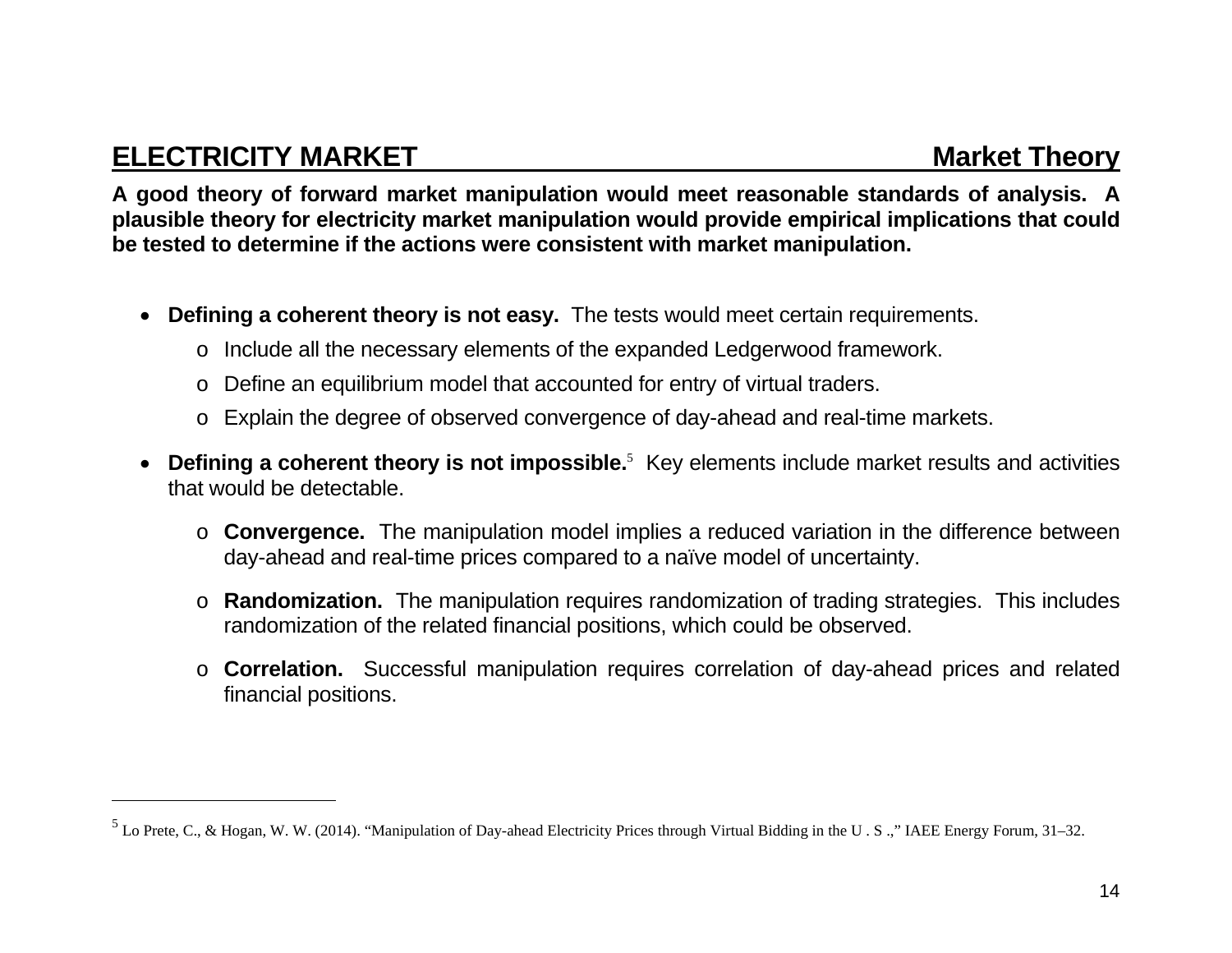### **ELECTRICITY MARKET Market Manipulation and Market Defects**

**No market design is perfect. The problem of poor market design should be remedied through notification, improvements in the market design, and ex ante rules. It should not be the case that price-taking, profit-maximizing behavior is treated as manipulation and pursued through an enforcement action.** 

- $\bullet$  **Competitive Market Theory.** The theory of competitive markets assumes that participants make profit maximizing decisions; for a well-designed market the result is an efficient outcome. It should not be the responsibility of market participants to deviate from competitive behavior to advance undefined broader social objectives.
- $\bullet$  **Electricity Market Practice.** Enforcement actions that deem it manipulative when profits arise from indirect collateral payments rather than direct energy payments confront inherent complications. For example, what principles distinguish:
	- o **Uplift Payments.** Energy market transactions that avoid or receive tariff defined uplift payments have been the object of enforcement actions.
	- o **Green Payments.** Energy market transactions to receive green production tax credits (e.g. wind and negative energy prices).
	- o **Demand-Response.** Demand-response double payments (FERC Order 745) were lauded as good public policy. Now struck down, but market participants would not be seen as manipulators for accepting or seeking the payments.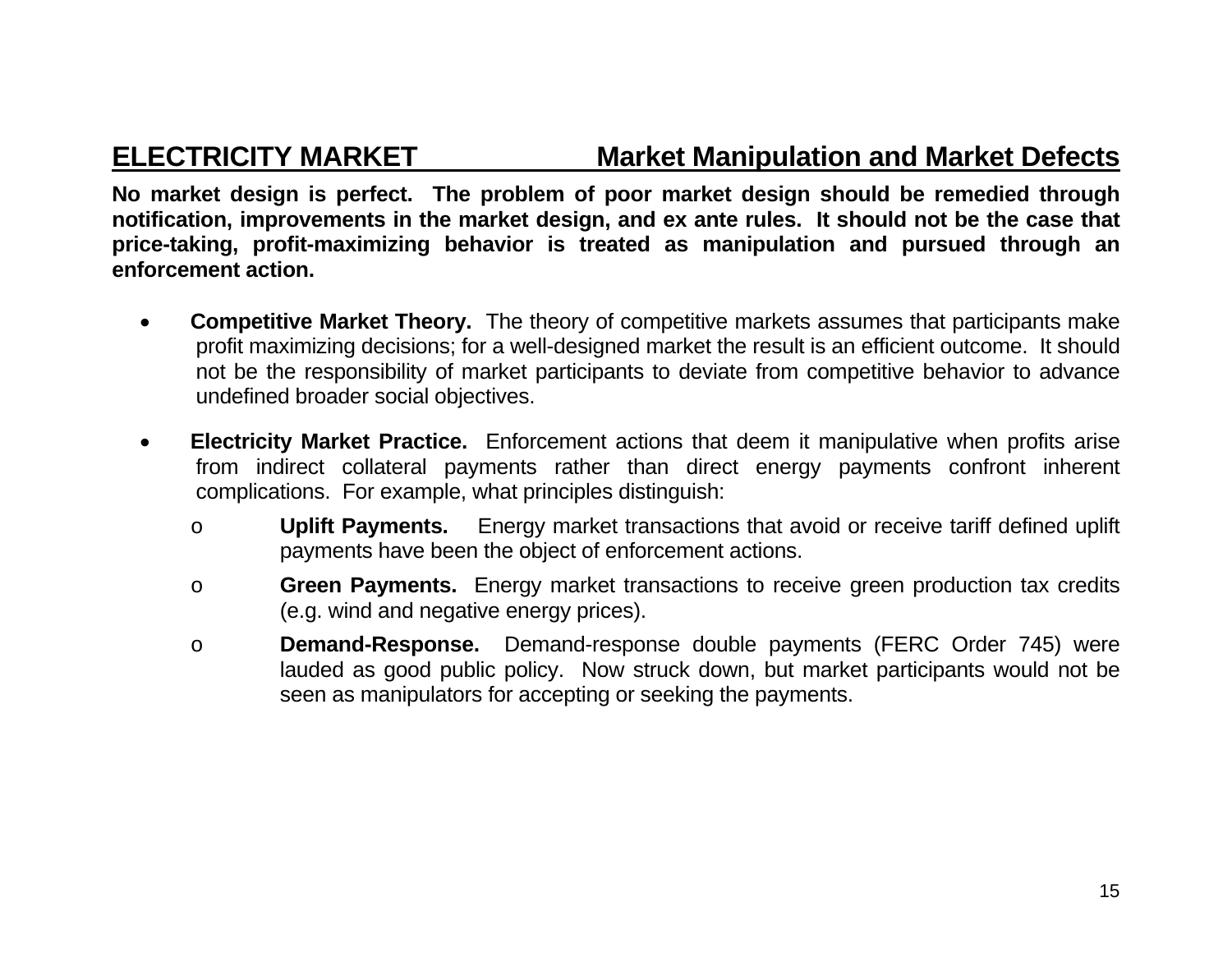### **ELECTRICITY MARKET MARKET Market Defects**

**The existence of market design defects is undisputed. Some defects are unintended flaws. And there are many examples of intended but inefficient features. The challenge is to identify the proper response by market participants and enforcement oversight. What is the proper policy?** 

- **All that is not explicitly prohibited is allowed.** Market design and operations contain many elements to help market participants and promote trading. This reality imposes obligations on market participants. The notion that any possible profit maximizing opportunity should be pursued without restraint is untenable.
- **All that is not explicitly allowed is prohibited.** Key purposes of electricity restructuring and the associated electricity market design were to promoted innovation and provide the flexibility to meet many different needs of market participants. A narrow definition of allowed commercial transactions would defeat this larger purpose.
- **I know it when I see it.** A vague definition such as supporting a "well-functioning market" is neither consistent with the rule of law nor supportive of a well-functioning market.

**These positions cannot be workable policies.**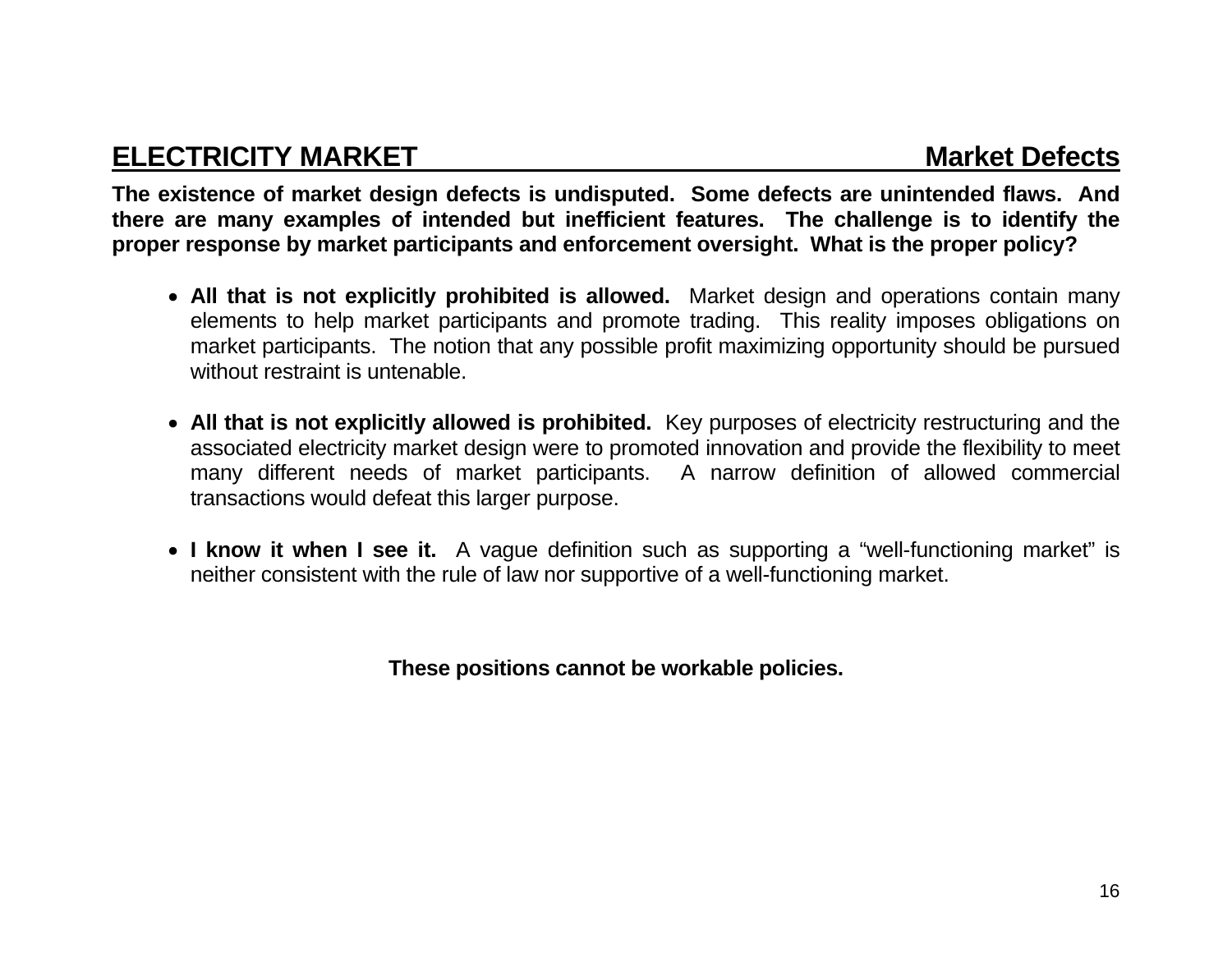**What is the proper policy when there are market defects that may flaws that need correction or features that are intentional policy?** 

### **Good practice would apply a rule of reason based on notification.**

- **A duty to notify.** A middle ground would be notification. Many market design flaws are inadvertent and unrecognized by the FERC or market operator. Market participants cannot be responsible for correcting market flaws. Nor should market participants be assigned responsibility to make the judgment call that distinguishes between features that are accepted deviations from efficient design and flaws that should be corrected. But market participants should know that some design elements may be such flaws and market participants should share a fiduciary responsibility to bring possible flaws to the attention of the FERC and the market operator.
- **A safe harbor.** The basic idea would be to create a safe harbor for a bidding practice that might be suspect. Once the market participant notified the market operator, the market participant would have discharged its responsibility. The FERC or market operator should make the decision whether to change the market design, adopt a general behavioral rule, or leave the practice alone.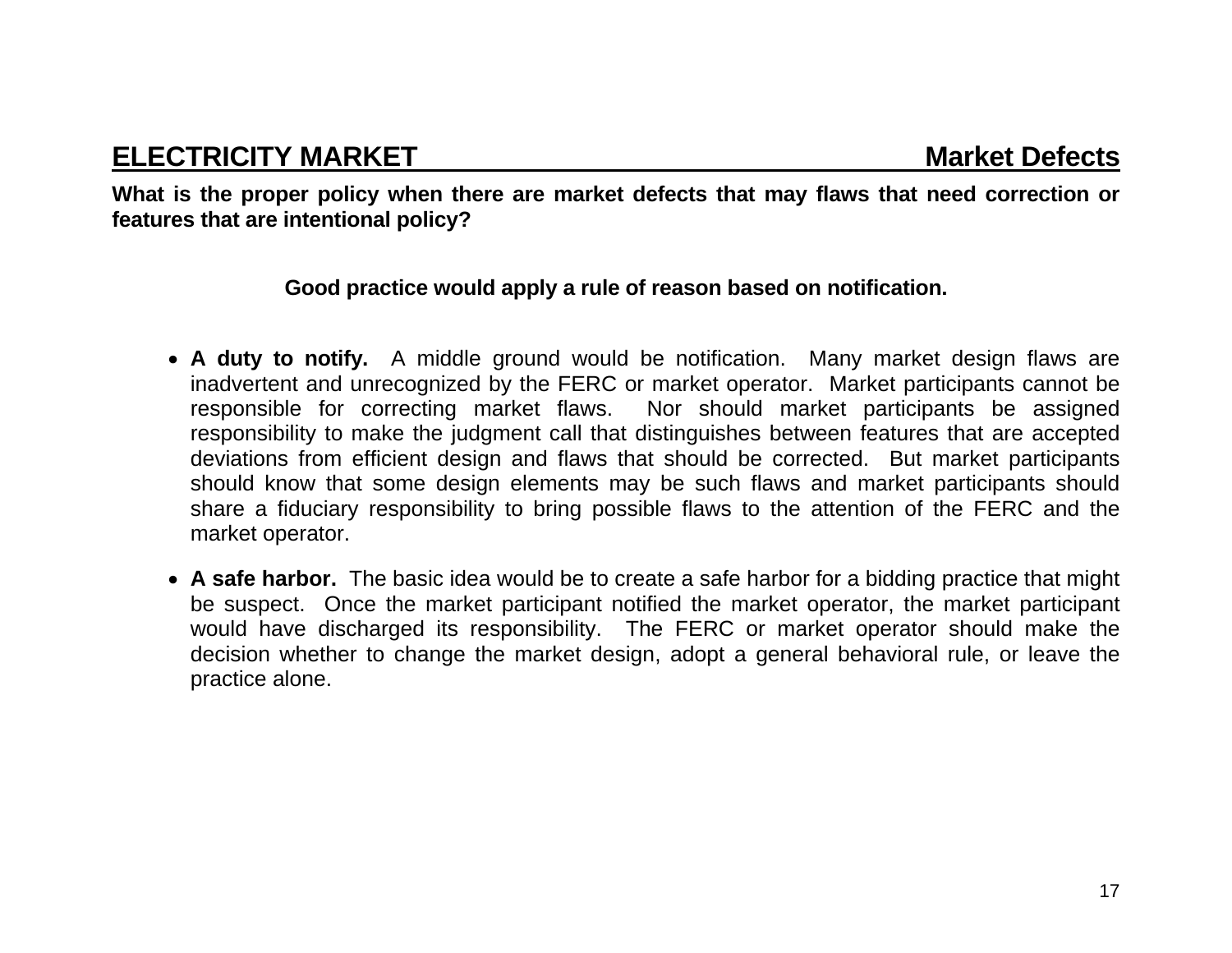### **ELECTRICITY MARKET** Summary **Summary Summary**

**Market manipulation enforcement actions raise important issues that affect electricity market design and energy trading. Current market manipulation enforcement policy is in flux. The entire foundation of successful electricity market design is under threat. The need for a coherent enforcement policy is compelling. The basic outlines of reform would include:** 

- **A Coherent Theory (or Theories).** Market manipulation actions would be evaluated and explained within a context that embraces the outline of the expanded Ledgerwood framework. The opaque settlement process would be made more transparent.
- **A Duty to Notify.** Market participants would have a duty to notify FERC about possible market defects. The FERC or market operator should make the decision whether to change the market design, adopt a general behavioral rule, or leave the practice alone.